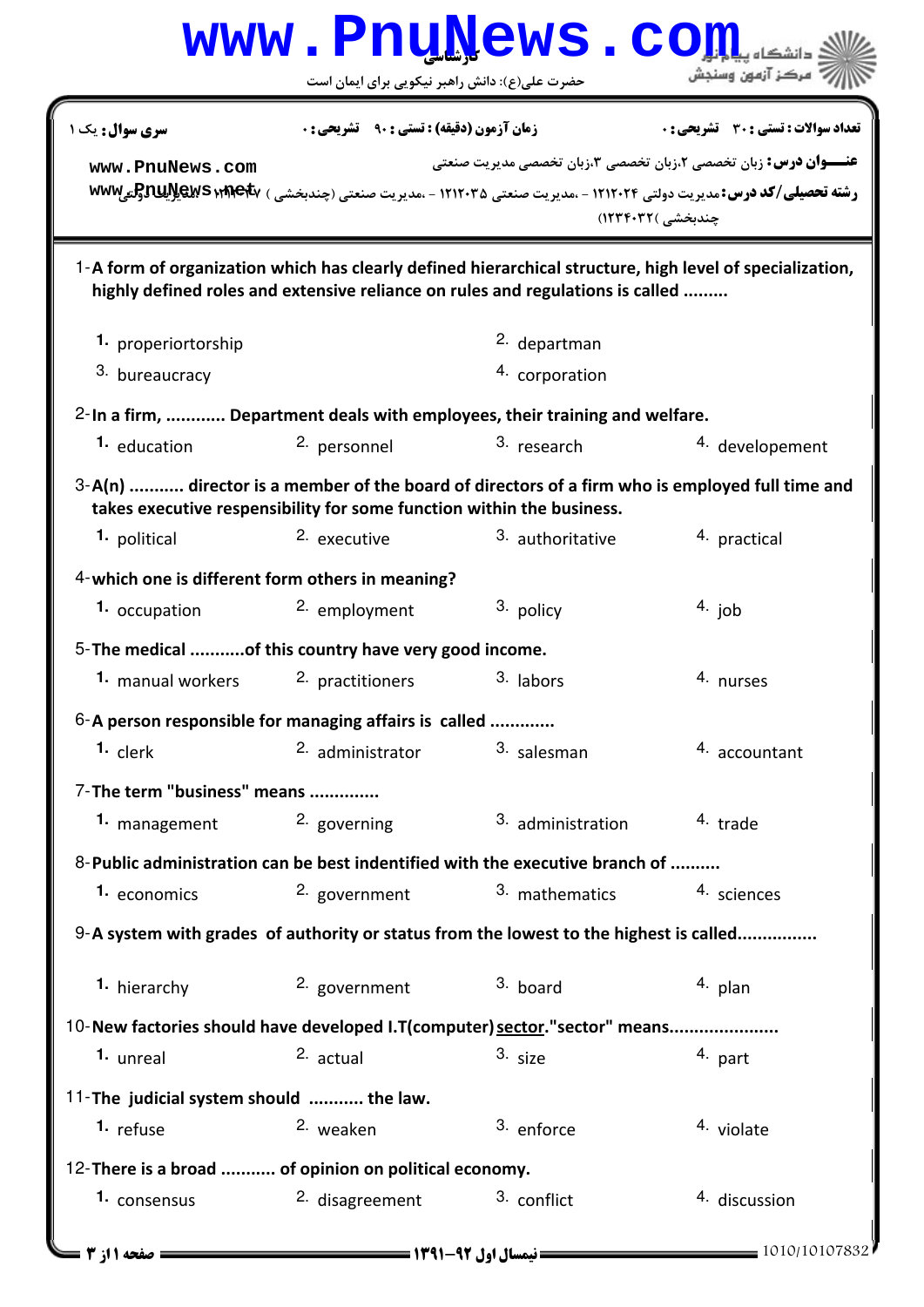|                                                                                                                                                |                                                                                                           | www.rnunews.co<br>حضرت علی(ع): دانش راهبر نیکویی برای ایمان است                    | ' مرڪز آزمون وسنڊش                    |  |  |  |
|------------------------------------------------------------------------------------------------------------------------------------------------|-----------------------------------------------------------------------------------------------------------|------------------------------------------------------------------------------------|---------------------------------------|--|--|--|
| <b>سری سوال:</b> یک ۱                                                                                                                          | <b>زمان آزمون (دقیقه) : تستی : ۹۰ قشریحی: .</b>                                                           |                                                                                    | تعداد سوالات : تستى : 30 - تشريحي : 0 |  |  |  |
| www.PnuNews.com                                                                                                                                |                                                                                                           | <b>عنـــوان درس:</b> زبان تخصصی ۲،زبان تخصصی ۳،زبان تخصصی مدیریت صنعتی             |                                       |  |  |  |
|                                                                                                                                                | رشته تحصیلی/کد درس: مدیریت دولتی ۱۲۱۲۰۲۴ - ،مدیریت صنعتی ۱۲۱۲۰۳۵ - ،مدیریت صنعتی (چندبخشی ) www وBRW الله |                                                                                    |                                       |  |  |  |
|                                                                                                                                                |                                                                                                           |                                                                                    | چندبخشی )۱۲۳۴۰۳۲)                     |  |  |  |
| 13-The employees are considering ways to increase the                                                                                          |                                                                                                           |                                                                                    |                                       |  |  |  |
| $1.$ loss                                                                                                                                      | 2. damage                                                                                                 | 3. repair                                                                          | 4. productivity                       |  |  |  |
|                                                                                                                                                |                                                                                                           | 14-The function of the police to protect the public implies duty."protect" means   |                                       |  |  |  |
| 1. argue                                                                                                                                       | 2. support                                                                                                | $3.$ advise                                                                        | 4. cheat                              |  |  |  |
| 15-In military, there is a line of reponsibility runing down from the commander - in-chief to the<br>private soldier. In fact, we have  there. |                                                                                                           |                                                                                    |                                       |  |  |  |
| 1. public service                                                                                                                              | 2. rationality                                                                                            | 3. line functions                                                                  | 4. evaluation                         |  |  |  |
|                                                                                                                                                | 16-The two broad areas where administration is utilized are sectors.                                      |                                                                                    |                                       |  |  |  |
| 1. public and business                                                                                                                         |                                                                                                           | <sup>2.</sup> public and private                                                   |                                       |  |  |  |
| 3. health and private                                                                                                                          |                                                                                                           | <sup>4.</sup> wealth and health                                                    |                                       |  |  |  |
| 17-They discussed the  of politics between Germany and England separately.                                                                     |                                                                                                           |                                                                                    |                                       |  |  |  |
| <b>1.</b> administration                                                                                                                       | <sup>2</sup> combination                                                                                  | <sup>3</sup> bifurcation                                                           | 4. integration                        |  |  |  |
| 18-All goverment departments other than armed forces, law courts, or religious organization are<br>called  service.                            |                                                                                                           |                                                                                    |                                       |  |  |  |
| 1. private 2. civil                                                                                                                            |                                                                                                           | 3. trade                                                                           | 4. business                           |  |  |  |
| 19-The manager fired her for stealing money from the bank.                                                                                     |                                                                                                           |                                                                                    |                                       |  |  |  |
| 1. punished                                                                                                                                    | 2. dismissed                                                                                              | 3. employed                                                                        | 4. hired                              |  |  |  |
|                                                                                                                                                |                                                                                                           | 20-In conditions of  there is a rise in unemployment as labour becomes too costly. |                                       |  |  |  |
| 1. inflation                                                                                                                                   | 2. development                                                                                            | 3. progress                                                                        | 4. operation                          |  |  |  |
| 21-A system in which persons are hired and promoted on the basis of ability rather than patronage is<br>called  system.                        |                                                                                                           |                                                                                    |                                       |  |  |  |
| 1. punishment                                                                                                                                  | 2. suspend                                                                                                | 3. employment                                                                      | 4. merit                              |  |  |  |
| 22-All debits and credit notes, payments and discounts and any other financial information of the<br>firm are included in                      |                                                                                                           |                                                                                    |                                       |  |  |  |
| $1.$ bill                                                                                                                                      | 2. magazine                                                                                               | 3. paper                                                                           | 4. ledger                             |  |  |  |
| 23-Selling consumers harmful products is an example of                                                                                         |                                                                                                           |                                                                                    |                                       |  |  |  |
| 1. defraud                                                                                                                                     | <sup>2.</sup> lawful affair                                                                               | $3.$ duty                                                                          | 4. financial work                     |  |  |  |
| 24-Our report is advisory because we have no power to act.                                                                                     |                                                                                                           |                                                                                    |                                       |  |  |  |
| اجبا <sub>ری</sub> 1.                                                                                                                          | الزامى .2                                                                                                 | 3. مشاوره ای                                                                       | دستورى .4                             |  |  |  |
|                                                                                                                                                |                                                                                                           |                                                                                    |                                       |  |  |  |
| صفحه 12; 3 ــ                                                                                                                                  |                                                                                                           |                                                                                    | $= 1010/10107832$                     |  |  |  |